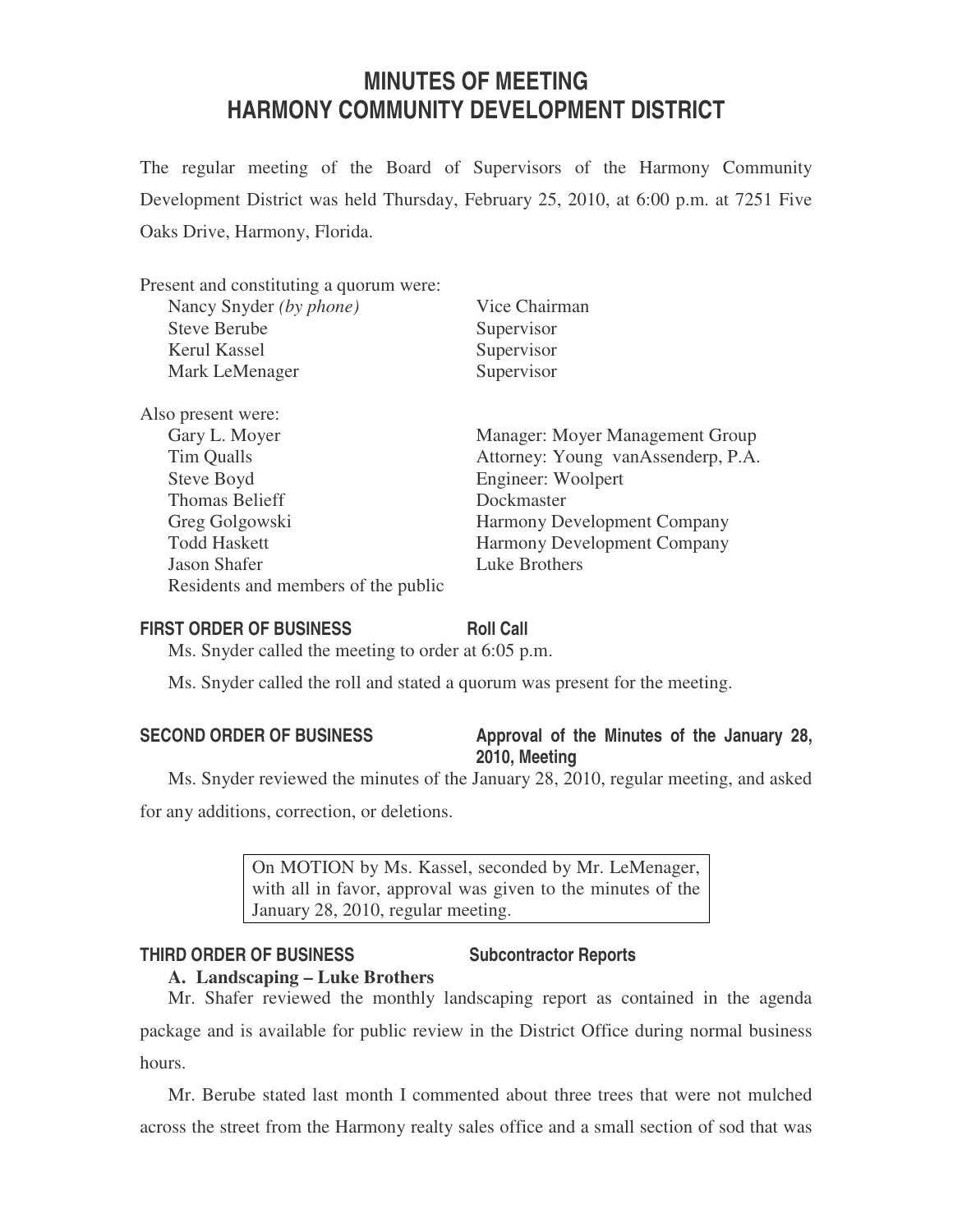removed near the school. Those items remain incomplete. About half the trees in the Estates are not mulched.

Mr. Shafer stated we ran out of mulch earlier this week and we got another load yesterday, so those will be complete.

#### **B. Aquatic Plant Maintenance – Bio-Tech Consulting**

Mr. Golgowski reviewed the monthly aquatic maintenance report as contained in the agenda package and is available for public review in the District Office during normal business hours.

Ms. Kassel stated there is no information on the report that we received.

Mr. Golgowski stated for some reason, the forms you received were blank but I will distribute what they should have looked like.

Mr. Berube stated I took pictures yesterday of the pond at Lakeshore Park. Algae seem to be growing around 100% of the perimeter of the lake. The pond between the school and the dog park is showing similar growth. I realize Bio-Tech just took over our pond maintenance, but I am very familiar with this pond since it is near my home. There are more and more algae. I want to go on record that we have this problem and it seems to be getting worse. There are also some growths in the middle of the pond, and it is getting worse instead of better.

Ms. Snyder stated I would like Mr. Golgowski to report back to us on the response from Bio-Tech.

Ms. Kassel stated it would be helpful to receive that information prior to the next meeting if you can provide it.

Mr. Berube stated it may not be detrimental to the pond, but it sure is visually unappealing and not something people want to look at.

#### **C. Dockmaster/Field Manager**

Mr. Belieff reviewed the monthly boat report as contained in the agenda package and is available for public review in the District Office during normal business hours.

Mr. Berube stated we had one incident with a broken motor. I repaired the motor and it appears to be working fine now. Someone had taken the boat out and had improperly tilted the motor, which broke the motor cover. We have a deposit system in place and people are supposed to pay for damages that they caused. Clearly, this is one of those instances. The ultimate repair cost less than \$50 and two hours of my time. We have never billed anyone for damage to a boat and I know we have credit card information on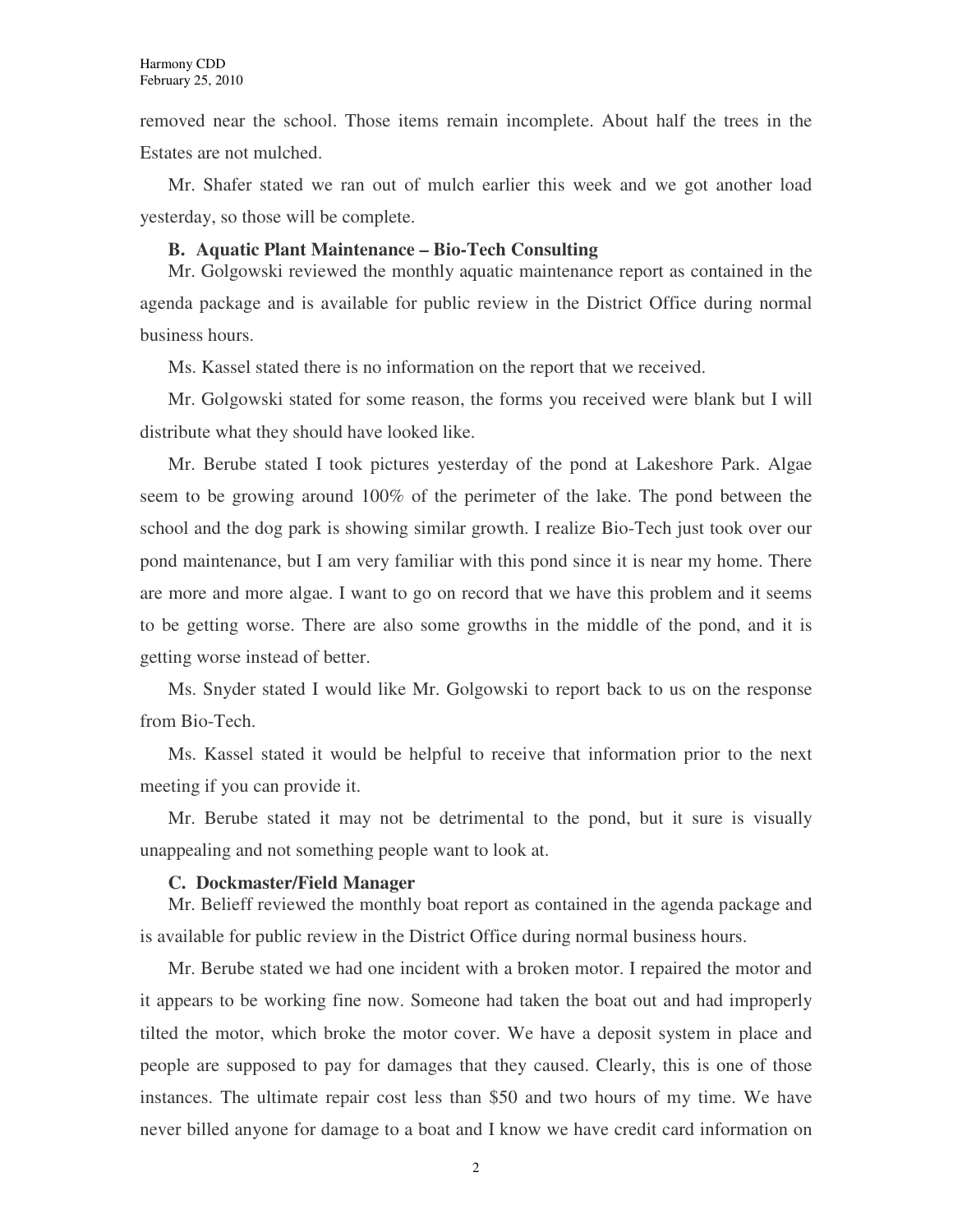file for most boat users. How much are we going to bill them and how are we going to collect the money?

Mr. Moyer stated we will send them a bill and give them a period of time to pay, similar to a utility bill, perhaps two weeks or 30 days. At the end of that time, if they do not pay, we will see whether our credit card system works.

Mr. Qualls stated the rule says that if someone provides a credit card, the charge will be against the credit card. Section 2.3, the rules indicate that at the conclusion of boat use and upon inspection, the District shall either return the damage deposit to the boat user if there is no damage or charge the boat user for any damage to the District's property and apply the damage to the deposit charged. There is a system in place that just needs to be followed.

Mr. Berube asked is there an administrative cost to us to bill that?

Mr. Moyer stated yes, there is time spent in generating letters or bill or other corresponding. There is no cost to the District for that unless it is something that is a lot of work, but I will come to the Board to discuss that with you. If it is a periodic issue of one or two bills per month, there is no charge to the District. There will be time and effort to prepare those bills, but I will not bill the District for that time.

Mr. Berube asked since this repair was about \$50, are we going to bill the user of the boat for that cost or absorb this cost?

Mr. LeMenager asked do we have receipts for the \$50?

Mr. Berube stated yes.

Mr. LeMenager asked what documentation do we have that could be used as proof that it was this particular user who caused the damage?

Mr. Belieff stated he signed all the paperwork accepting responsibility for damages, and we inspected it before he took the boat out. He returned after his designated time, which I believe was part of the problem.

Mr. LeMenager asked was he clearly notified when he turned the boat in that he damaged it?

Mr. Belieff stated when he returned to the dock, the cover was hanging off and it was clearly broken. I asked him what happened and he said it was like that when he took it out. I informed him that it was not in that condition.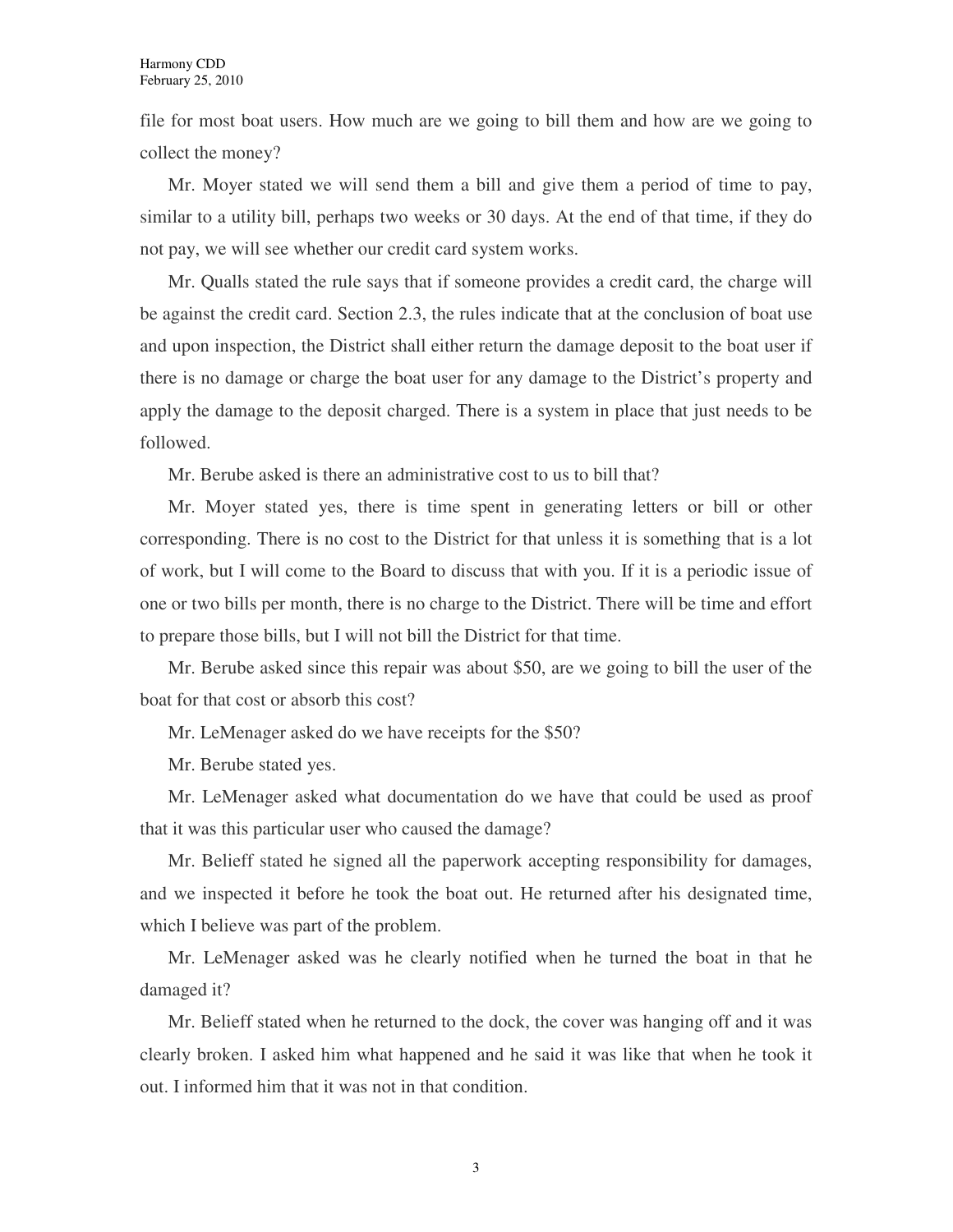Mr. Berube stated these are motors with a plastic cover with a steel handle that comes out and has a throttle dial on it, which you use to tilt the motor. If he took it like that, it would be very difficult to use because the whole control handle is dangling.

Mr. LeMenager stated he signed a piece of paper that indicated that the boat was in good condition and he returned it not in the same condition. I think we assess him the cost of the repair.

Mr. Qualls stated the rules give you no discretion. If someone pays the \$250 deposit, the rules say the District shall charge the boat user for any damage. With a credit card, the rules say that the District reserves the right to utilize the credit card. That would imply that you have some discretion since you are reserving the right, but with a \$250 deposit, you shall charge the boat user.

Ms. Kassel stated that seems to be an oversight in applying the same rule to each.

Mr. Berube stated someone wrote it differently with the same intent.

Mr. Qualls stated the discretion is yours.

Mr. Berube stated if it will cost us \$100 for the management company to administer a \$50 bill, that is clearly a loss. If the administrative cost is zero to collect \$50, then we should do it.

Mr. Moyer stated I think sending the message to the community is probably a good thing to do.

Mr. Berube stated we had a tough system before in administering it, but this one is pretty clear.

Mr. Moyer stated if you will send me copies of the invoices and the person who used the boat, we will send them a letter.

Mr. Golgowski stated I have not seen the damage. Are we comfortable that this is not normal wear and tear?

Mr. Berube stated it is not wear and tear. There was a bolt that secures the motor that was bent, but that is separate from the damage to the motor.

Mr. Belieff asked do they have the right to give their side of the story?

Mr. Berube stated yes. When he returned the boat, he had a hard time controlling it because the controller was dangling in his hand and the cover was broken off, and it was not like that when he took the boat out.

4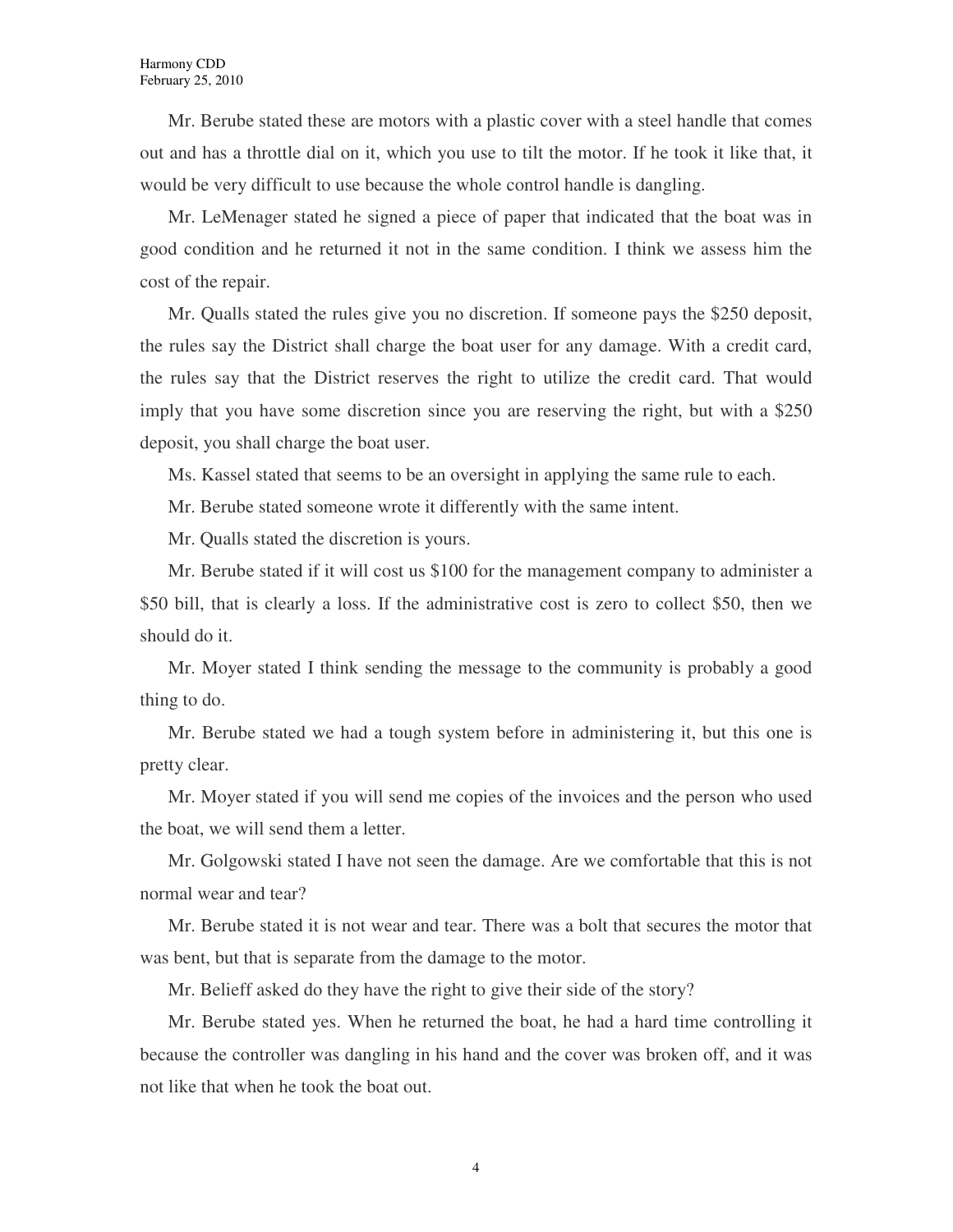Ms. Snyder stated I want to thank Mr. Berube for the work he has done with the boats.

Mr. Berube stated we have some more work to be done to get the boats in bringing them up to date, but the temperatures were too cold this week. There are some things that can be done to improve the boats. I want to be clear it is not Mr. Belieff's fault, but Advanced Marine has not done everything to my standards. For now, everything is running fine.

Mr. LeMenager stated I want to say how nice the gate looks. It looks professional and terrific.

# **FOURTH ORDER OF BUSINESS District Manager's Report**

**A. Financial Statements**

Mr. Moyer reviewed the financial statements, included in the agenda package and available for public review in the District Office during normal business hours.

Mr. Moyer stated we received an assessment distribution on February 5, 2010, and we are currently about 49% collected. Last year at this time, we were 44% collected.

Mr. LeMenager asked is the balance of \$91,166 in our capital projects fund an accurate reflection of the balance after the watermain extension?

Mr. Boyd stated Mr. Moyer presented that question to me and I did not have an opportunity to research that prior to the meeting. I do know that all the invoices to the contractor have been paid. My firm has one invoice outstanding for our services that you will see next month. You will probably have about \$80,000 left after the easements have been completed and the utilities have been transferred to Toho Water Authority.

Mr. LeMenager stated that is significantly better than we estimated last year when we thought we would have \$50,000 remaining. Good work for getting the watermain project done in a cost-effective manner.

#### **B. Invoice Approval #118 and Check Run Summary**

Mr. Moyer reviewed the invoices and check summary, which are included in the agenda package and available for public review in the District Office during normal business hours, and requested approval.

Mr. Berube stated we have three cell phones with AT&T. One is for Mr. Belieff, one is for the assistant, and the third one was activated August 2009 and is listed with Birchwood Acres. Who has that cell phone and what is it used for?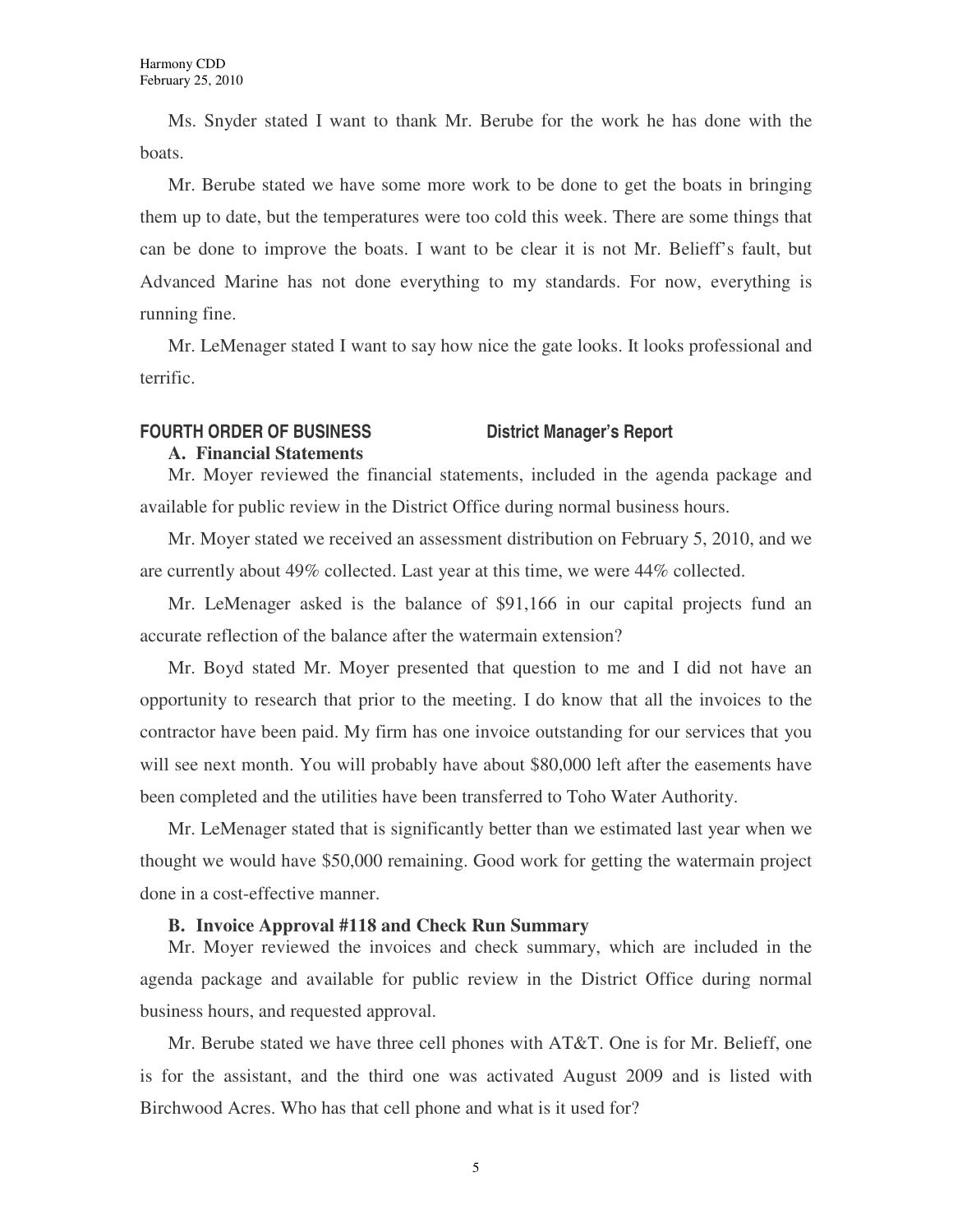Mr. Golgowski stated the one shown for Birchwood Acres is being used by Thomas Hale, the assistant dockmaster. The assistant dockmaster phone as identified on the bills is an extra phone that is given to boaters if they need one to communicate back to shore.

Mr. Berube stated the assistant dockmaster phone is being used 600 to 800 minutes a month as well as text messages and data messages. Would we expect that kind of usage on this phone?

Mr. Golgowski stated it should not be that high. There was 631 minutes this month that is still within the plan. We have now blocked text messaging on all three phones since it is not part of the service plan.

Mr. Berube stated they are small amounts of money, but I was concerned because it is a recently acquired phone with a lot of usage and many text messages. If that phone is given to boaters, that obviously needs to change. I would rather that be in the hands of Mr. Belieff. It seems to be significant usage for an assistant dockmaster.

Mr. Golgowski stated it is a lot of usage and Mr. Belieff is in contact with Mr. Hale off hours on projects to be done.

Mr. Berube stated my question has been answered satisfactorily. I have another question on the land line phones. There appears to be three lines dedicated to the MAXICOM system, and we are paying \$150 per month for those land lines, and \$250 per month to monitor that system, ostensibly to save us water. Our monthly water bill is about \$5,000 for recycled water. MAXICOM does not cover the entire project, and I think we are starving our water to plant material and turf that we spend \$45,000 per month to keep green. I do not know if this is a positive or a negative, but I do know what the MAXICOM system costs. Two months ago, we paid \$1,000 for circuit boards for that system. I wonder if spending money to save water, the most important ingredient in keeping our landscape green, is a wise thing to do. How much do we spend on saving water?

Ms. Snyder stated there was an analysis done a year or so ago that indicated it saved us a huge amount of money.

Mr. Berube stated I went back over the past 20 months' of bills comparing the usage graphs. I do not recall the analysis that was done, but my analysis is that usage is erratic and there is no trend with what is occurring with water usage. I am just bringing up how much money we are spending on the MAXICOM system to save water for our landscape.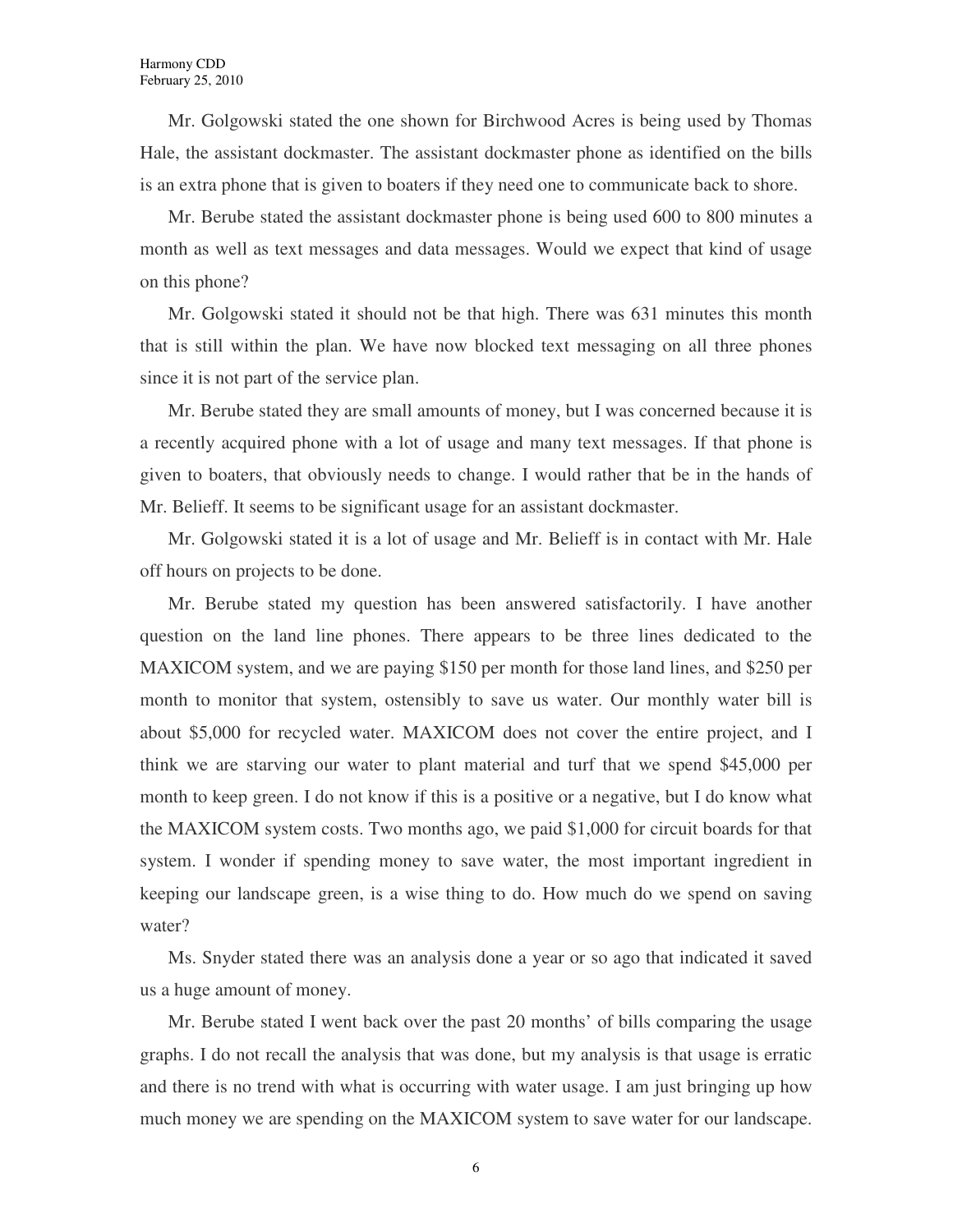The supplier is going to tell us that it is saving us money by having them monitor our water. I would like to hear from Luke Brothers if we are irrigating enough. Are we doing the right thing or should we be watering more?

Mr. Shafer stated I have not seen anything starving for water. I think MAXICOM is worth the money and it will save money in the long term. I have been on properties where sprinklers are going when it is raining, so we turn them off. MAXICOM keeps up with all that.

Mr. Berube stated I want to be sure that the money we are spending to save water is worth it and that we are not going to end up this summer where we do not have enough water. If everyone is telling me it is worth it, then I am fine with it.

Mr. LeMenager stated we can go back a few years to check, but I think you will find that we used to spend \$150,000 per year and now we are spending less than \$100,000, so it is a substantial amount. I do not think we should lose sight of the fact that this has been an exceptional winter in terms of frost. Even Disney does not look like it normally does, and they spend a tremendous amount of money on their landscaping. I appreciate what you are saying, though.

Mr. Berube stated I understand about the frost, but I am looking at the ongoing expenses. It will get more and more expensive to potentially save something that perhaps we should not be saving on. If we are all in agreement to keep the MAXICOM system going, then I am fine with it.

Mr. LeMenager stated we are saving substantial amounts of money from what we spent three years ago.

Mr. Berube stated I could find 20 months of graphs and there was no particular pattern.

Mr. LeMenager stated it is a single line item in our budgets, and those might be helpful for you to look at. It is a worthwhile concern, but we save a lot of money.

Ms. Kassel stated over the last few years, other neighborhoods have come online, which increases our water usage. It may look like usage has increased because it has with new neighborhoods. But on a per-area basis, we have saved money as well as water, which is becoming a scarce resource.

Mr. Berube stated I agree, and I want to make sure that we maintain this very expensive landscaping.

7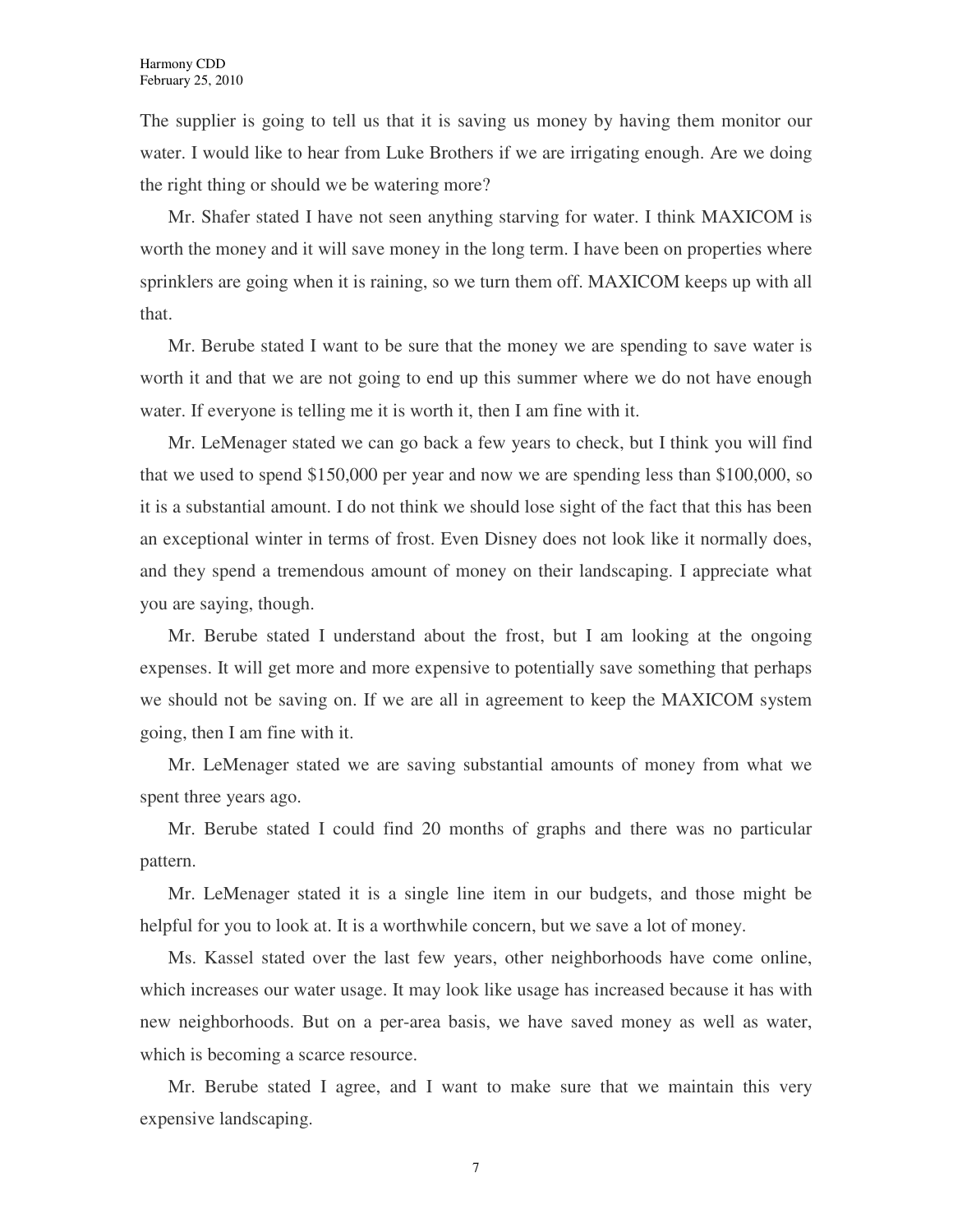Ms. Snyder stated I noticed on the KUA bills we are incurring late fees. These bills are due on the  $15<sup>th</sup>$ , but our meetings are at the end of the month. My bottom line is that we not pay any late fees.

Mr. Moyer stated I will check with the accounting department but on recurring invoices like utility bills, they are supposed to pay them before they are due and before we incur late fees.

Ms. Kassel stated on the invoice summary, there is a code for certain invoices to be approved and others to be ratified. I assume KUA is among those to be ratified, which means they paid it but we just ratify the payment.

Ms. Snyder stated I think that is the case and I do not think we are paying late fees.

Mr. Moyer stated they are pretty good about that and I do not think we are paying late fees.

> On MOTION by Ms. Kassel, seconded by Ms. Snyder, with all in favor, approval was given to the invoices as presented.

#### **C. Public Comments/Complaints**

Mr. Moyer reviewed the complaint log as contained in the agenda package and is available for public review in the District Office during normal business hours.

Mr. LeMenager stated I sent an email a couple weeks ago about a sprinkler head that is not on the list. It looks like they fixed it.

Mr. Moyer stated I will have to check on that for you.

Ms. Kassel stated there is only one item that appears not to have been addressed, dated January 14 for sprinklers that are on three days a week for 30 minutes at a time at Dahoon Holly neighborhood park. A few people have noted that the sprinklers are on at times that are not the Toho Water Authority watering times, and some sprinklers are on daily instead of twice a week.

Mr. Berube stated I noticed that and I was going to take a picture of it. Some were going for 10 minutes on a Monday afternoon, and a Luke Brothers truck came by. It turns out Luke Brothers was running the sprinklers. Usually when they are going off like that, they are in the immediate neighborhood. That may be the reason.

Mr. LeMenager stated whenever you see sprinklers on during the day, it is almost always Luke Brothers testing the system.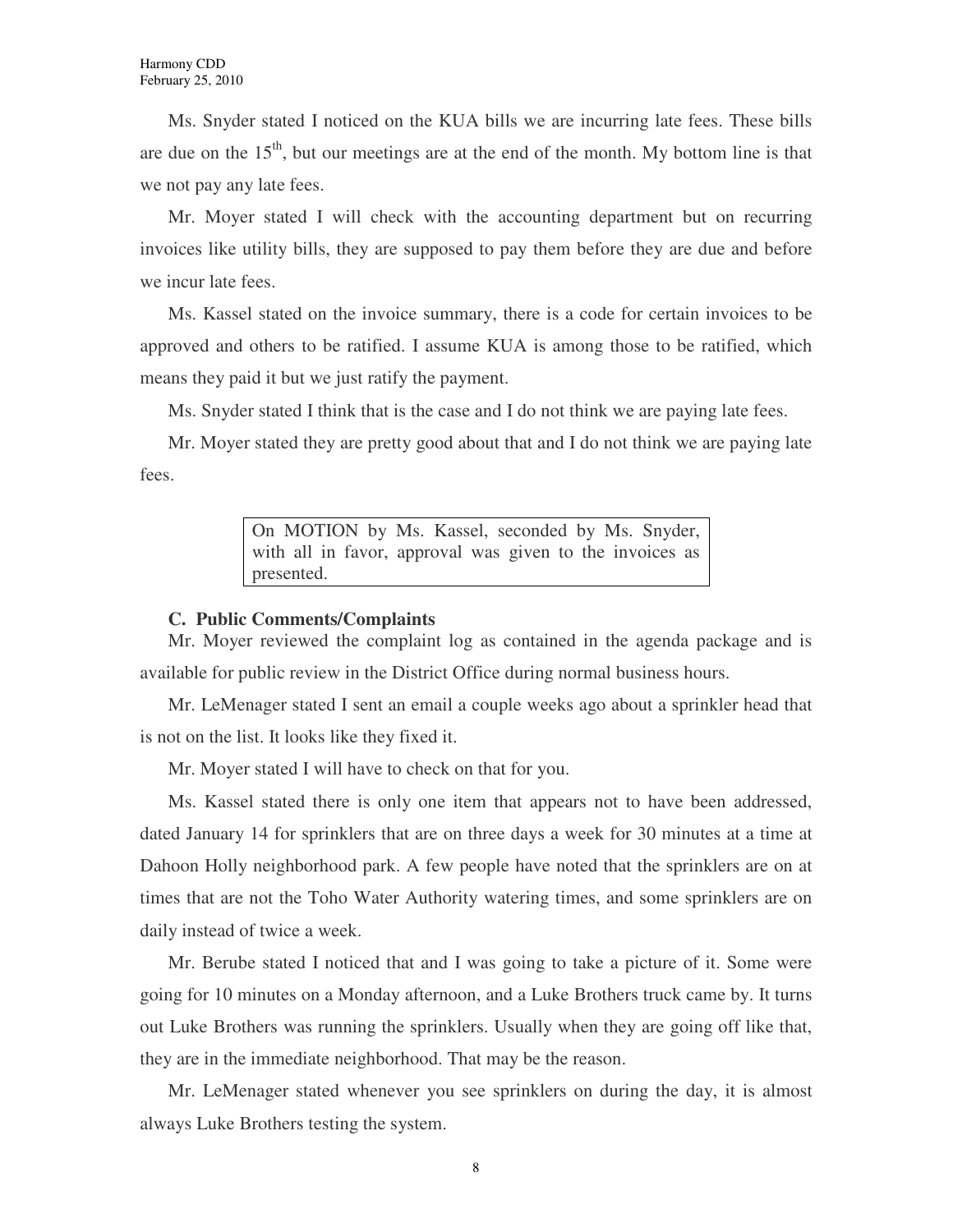Ms. Kassel stated someone reported that they had seen sprinklers on in a particular location daily.

Mr. Haskett stated that was reported and it was taken care of.

Mr. Shafer stated there were some clocks that still had a summer schedule programmed on them. There are a few clocks that are not connected to the MAXICOM system that are turned on manually. I thought we had them all reprogrammed but we might have missed some.

Ms. Kassel asked is Dahoon Holly neighborhood park one of those that has to be done manually?

Mr. Shafter stated yes.

Ms. Kassel asked has it been completed but just not marked that it is done?

Mr. Shafer stated yes.

# **FIFTH ORDER OF BUSINESS Staff Reports**

#### **A. Attorney**

Mr. Qualls stated regarding Senate Bill 664, I had a good discussion with Deborah Marks, the attorney representing the sponsor of this Bill. She was nice enough to call to say she was working on a strike-all amendment. When there are so many changes to a Bill, rather than doing an amendment for every change, they simply strike the whole thing and provide a new Bill. She let me see the strike-all amendment with track changes, and Section 2 is completely scratched out. It has been sent to Bill drafting. I did follow up and the first committee of reference the Bill will go to is Community Affairs. I called a staffer in that office and asked if they noticed any changes between the original Bill and the strike-all amendment. She said that Section 2 was missing. It looks like everything is on track that should mean the only thing left to do is monitor that Bill through Session to make sure it does not reappear in an amendment somewhere else. I do not believe that will happen. If you look up that Bill on the Senate's website, you likely will not see the strike-all amendment yet because it will be introduced at the committee meeting. If the Senators vote to accept the strike-all amendment, that is when you will see it published on the website. That is good news to report.

# **B. Engineer**

Mr. Boyd stated we were asked to check on a couple things at the last meeting. Regarding the garbage trucks in the alleys, I had a conversation with Commissioner Fred Hawkins a couple weeks ago and the field supervisor this past Monday. From what I have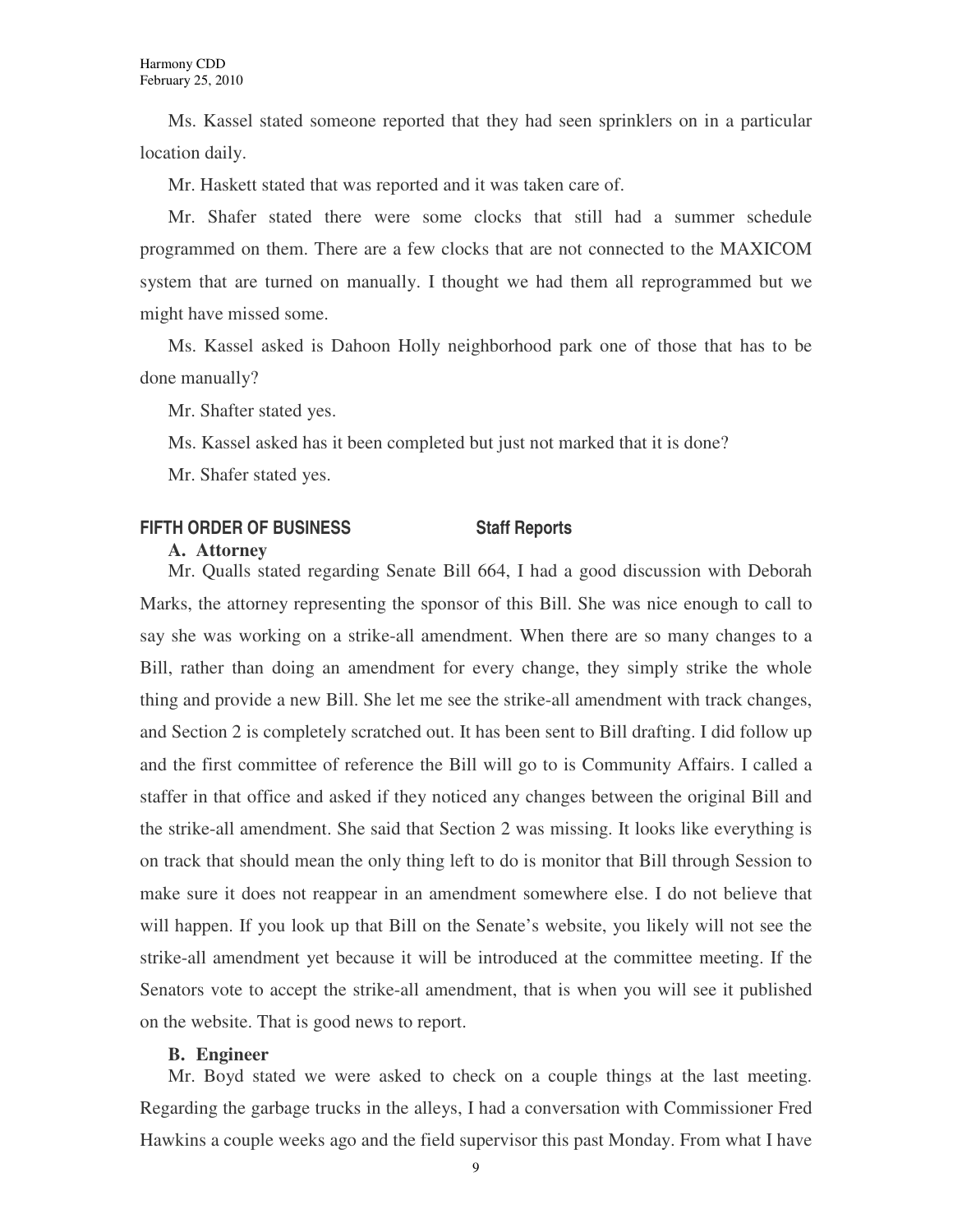been told, everything should be corrected now. Ms. Snyder asked me to look at a box that was missing a top, and I reported that to OUC.

### **C. Field Manager**

Mr. Belieff reviewed the parks report as contained in the agenda package and is available for public review in the District Office during normal business hours.

Ms. Kassel asked what was the notation for gate latches to the dog parks?

Mr. Haskett stated they were broken. They simply wore out.

# **D. Developer**

Mr. Haskett stated I distributed two proposals to repaint the Swim Club. Over the past year, it has started to degrade quite a bit and we recommend painting it. We have used both companies in the past. Their proposals came in at \$3,230 and \$5,700 for the Swim Club structure, the trellis work and the two lighted palms at the front as well as the trellis by the pool area. I would like to introduce another color palette because darker colors on structures help with insects, cobwebs and other maintenance issues. That is one reason this building was painted darker. It will last longer between pressure washings and has a better appearance.

Ms. Kassel stated all the colors look fine to me.

Mr. Berube stated I like the center one because it is the darkest and while it is not the same color scheme, we should go darker. It is time for a little color since most everything started as white or light tan.

Mr. LeMenager stated I do not see that either proposal gives a length of the guarantee that they are giving with respect to their workmanship. One is more expensive, but if they are providing a longer guarantee, it could actually be cost effective.

Mr. Haskett stated most painters go by the manufacturer's warranty on the paint itself. We have not encountered issues with either the paint or the painting company.

Mr. LeMenager asked how long has the current paint job lasted?

Mr. Haskett stated it was built in 2003.

Ms. Kassel stated I noted on the trellis out here, it was painted in the last couple years and it is already showing a lot of wear.

Mr. Haskett stated I agree, which is why we would like to consider a different color palette. There was also an issue with the construction of the trellis, where some nails popped up and the rust is starting to show through the paint. It is most likely the wrong nail that was used. The park out here has also taken some abuse from vandalism.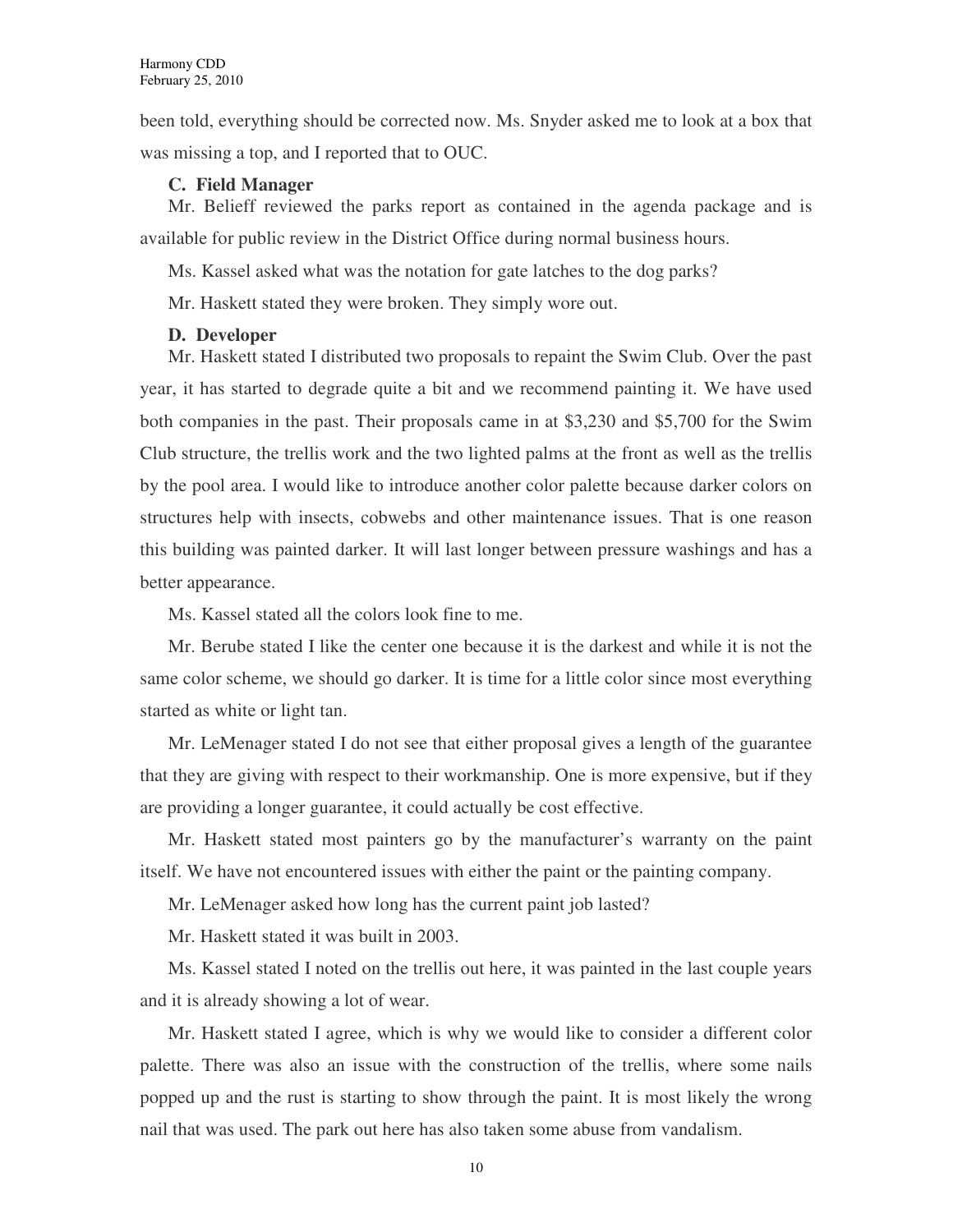Ms. Kassel stated I noticed on top of the pergola, the grain of the wood looks like it has absorbed water and paint has flaked off. That is my concern.

Mr. Haskett stated I have not noticed that on the clubhouse side, but I have on the Swim Club side. Those have not been repainted but they have been touched up.

Ms. Kassel asked what budget line item does this come from?

Mr. Moyer stated R&M-Common Area and R&M-Parks and Amenities. We are currently under budget on both of those categories.

Ms. Kassel stated we have a line item for pools and I think this should go to that line item, which is already over budget for the heating coil we replaced.

Mr. Berube stated we really do not have a line item for that building.

Ms. Kassel stated no, we do not. We just have a line item for common area maintenance and one for parks and amenities.

Mr. Moyer stated I would probably take that out of R&M-Parks and Amenities for the full amount and then monitor it going forward. We will probably be on budget for that category at the end of the year but if not, we will reallocate some surplus monies for R&M-Common Area.

Mr. Haskett stated I have used both companies for painting jobs throughout the community and they both do fine work.

Mr. Berube asked is there \$2,500 worth of difference to take the higher proposal?

Mr. Haskett stated they are both good companies.

Ms. Kassel stated the Ledesma proposal says the Harmony Swim Club and then goes into detail on the arbor front lattice and two front columns. It does not mention the pool house.

Mr. Haskett stated the Swim Club is the pool house. I can ask them to clarify that in their proposal.

Mr. Berube stated I would feel more comfortable if we had a printed warranty. Ask what they will give us. Anything is better than what we have now, which is zero. The warranty should be from the painting company, not from them through Sherwin Williams. Their warranty should be part of the proposal, however long it is.

Ms. Kassel stated the proposal says to furnish equipment and labor only in accordance with the above specifications. Does that mean the paint will cost extra?

Mr. LeMenager stated no.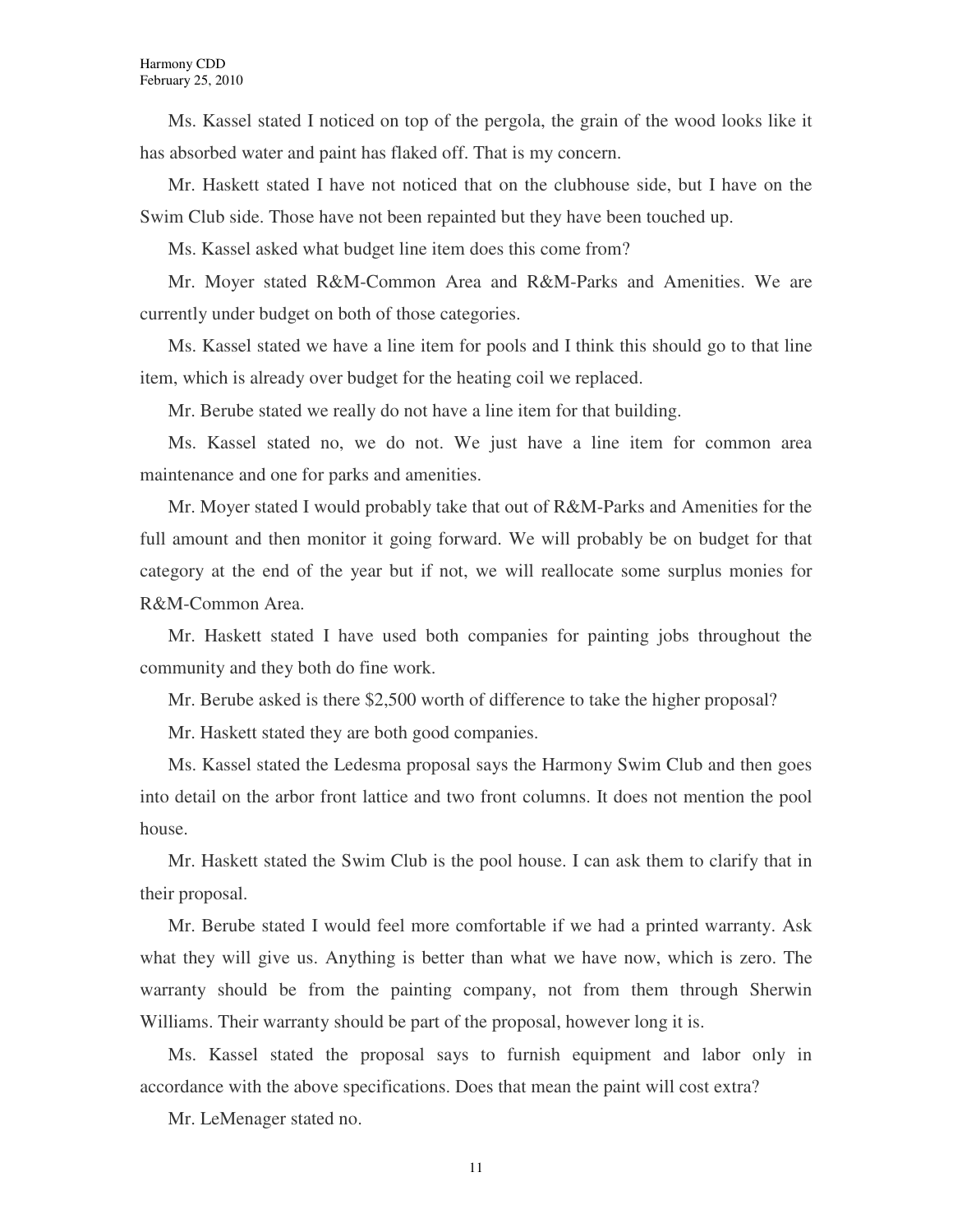Ms. Kassel stated it indicates one coat of sealer and one coat of paint. Just above the total in small print, it says equipment and labor only, which tells me paint is not included. Line 9 is only what they propose to use but it does not mean they propose to include the cost of the paint.

Mr. Berube stated he is not looking to try to add the cost of paint to his proposal.

Ms. Kassel stated in the past, they included labor but they did not include paint.

Mr. LeMenager stated one proposal states material and labor, and this one says equipment and labor.

Ms. Kassel stated I would like that clarified in their proposal. Do we want to approve this pending those changes?

Mr. LeMenager asked is there any rush to get this done?

Mr. Berube stated the last time we did this for tree trimming, we approved it temporarily at the meeting but at the next meeting, we received the revised scope and it changed the price. I would like to get the clarifications made and include the warranty, if paint is included, and then bring it back next month.

Mr. Haskett stated I would like to see this work done before it starts getting used more often. May I email the clarifications to everyone?

Ms. Kassel asked what is the protocol on that? Does that mean we tentatively approve it here?

Mr. Moyer stated you can approve it with conditions. If the conditions are met and clarified in written form, then Mr. Haskett will proceed. If the conditions are not met, then he will provide another proposal for you.

> On MOTION by Ms. Kassel, seconded by Mr. LeMenager, with all in favor, approval was given to the Ledesma proposal to paint the Swim Club and other structures, as outlined in the proposal, in the amount of \$3,230, subject to clarifications of paint being included, the Swim Club pool house included, and a written minimum one-year warranty provided.

Mr. Haskett stated the Board just needs to select the color palette.

Mr. LeMenager stated I think Mr. Haskett should choose the colors.

Ms. Kassel stated I surveyed the residents in attendance, and they did not have a specific opinion as to the color.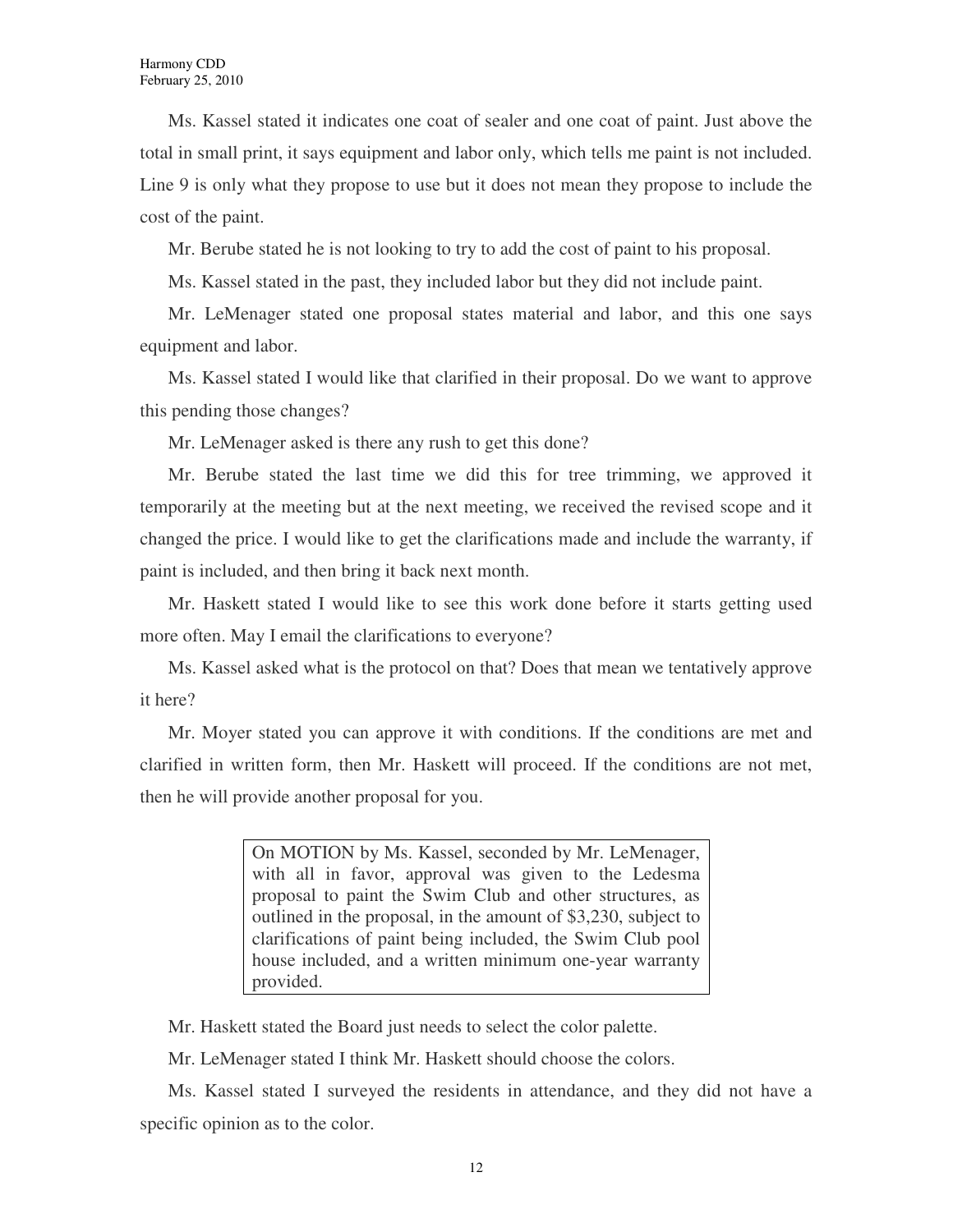### **SIXTH ORDER OF BUSINESS SUPERVISOR Requests**

Ms. Kassel stated we discussed the dog park and anything that may need to be done there in terms of enforcing guidelines and policies. I attended the Harmony Community Companion Animal and Wildlife Committee meeting. We are working on what to do about that, which will include an educational component. It will go to all the residents. I think for now we can table the discussion about that until this committee does its work. If we need to address it further, then we can.

Mr. Berube stated one of the issues we came up with is finding an easy way for people to register their pets. It became part of the discussion that we have a website for the CDD and we are considering adding a button for Pets. That can link to another website or database to store the information. Currently it is done on paper and that does not work anymore. We need to remove the weight of pet registration from the Welcome Center and we need to put it somewhere else. We already have signs throughout the community that if you have a complaint or comment for the community, go to the CDD website. If we advertise this as a way to register your pets, we can have a spreadsheet there. There has to be a cost to this and Mr. Moyer can discuss that with Ms. Burgess. Can we do this? It will be an excel spreadsheet with the name, address, telephone number and the picture of the dog. There should be some search capabilities of the database, which is something we need. I would like to know the cost of setting it up and maintaining it.

Mr. LeMenager stated that seems to be getting a little far away from what a CDD ought to be when we talk about pet registries?

Ms. Kassel stated I am not so sure. The dog parks are a CDD facility that the CDD is obligated to maintain. Because our residents are the people who are allowed to use that facility with their pets, it is a wise policy to know who is appropriately using that facility and who is not. If someone loses a pet, the registry is an added bonus.

Mr. Carl Fsadni stated I understand it is a CDD park. Does that mean you will start registering people who use our public parks?

Ms. Kassel stated our public parks are public, but we have rules that only residents with their pets may use the dog parks unless you are a guest.

Mr. Fsadni asked who will enforce that? It is great to have rules, but the database will not enforce who is there and who is not.

13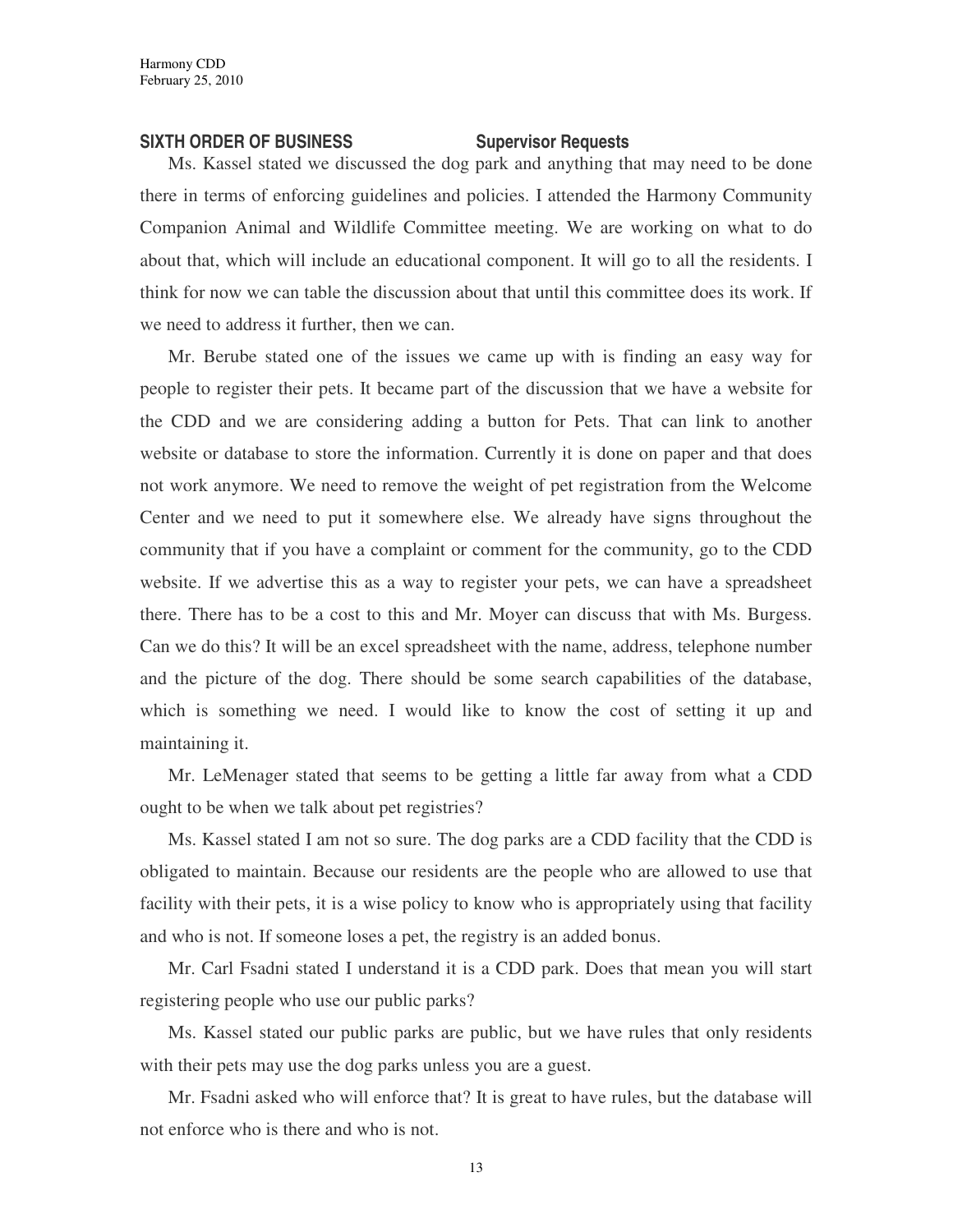Mr. Berube stated there are definitely lines being crossed with this issue. At our Companion Animal committee meeting, I indicated I will discuss this issue at our CDD meeting because this Board has to agree since it is not clear. You are correct; we do not register people but we want to register pets. The CDD has a rule that if you want to use the parks or sidewalks or have a dog anywhere in the community, they need to be registered.

Mr. LeMenager asked do we have a rule?

Mr. Qualls stated there is not one that I am aware of. Let us not forget that the single purpose of the District is the maintenance of infrastructure. You can never restrict public access. You can monitor and regulate public access. It is similar to a City swimming pool. It is a public pool, but there are rules in place. I have not pondered the question but I do not know how a dog registering system helps maintain or is focused on the single purpose of the District, which is to maintain infrastructure. I think you can debate that and it is something to think about, but it is somewhat of a stretch to me.

Mr. Moyer stated the answer may be influenced in part on whether or not we can do it inexpensively. If there is a large cost to the District, then that changes the dynamic of the discussion. If it is something we can do without incurring a lot of costs, perhaps you want to do it on a database so people can access it. But we, the District, would not be involved in anything related to it other than it is a place for people to check on dogs included in the registry.

Mr. LeMenager asked is this what a CDD should be doing? I am of the opinion that the answer is no, but it is worthwhile to discuss.

Mr. Berube stated I agree but it blends over to the covenants and restrictions. This entire place is dog friendly. We have doggie pots and dog parks. It is a stretch about the database, but when you look at the bigger picture, we encourage dogs and cats and companion animals and we budget monies to provide facilities for property owners to exercise and run their dogs. One of our rules says that you need to register them. Is it too far of a stretch to provide a database at a minimal cost?

Mr. Dave Leeman stated there was a rule when the Institute was in charge of the dog parks that non-residents had to pay a fee to use the dog parks. Is that rule no longer enforced?

Mr. LeMenager stated it is an issue of whose rule it is. I am not sure it is a CDD rule.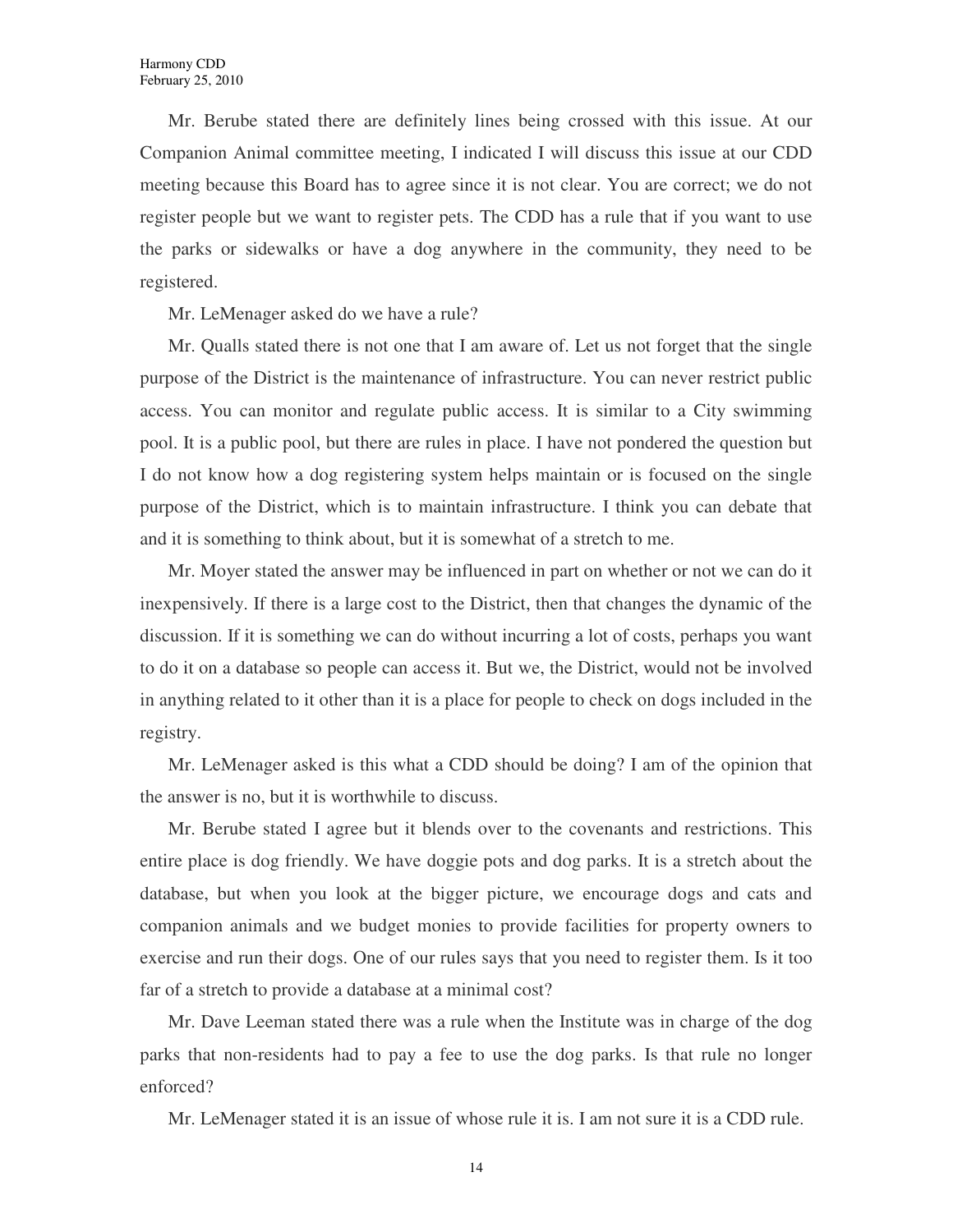Mr. Golgowski stated the program for registering pets is one of the Residential Owners Association. To assist in implementing that policy, the CDD adopted a policy that only pets that are registered may use the CDD parks and sidewalks. Others have to pay a use fee for that if they are not residents.

Ms. Kassel stated currently no one is enforcing that, but it does not mean that we cannot dismiss this when in the future, there is a possibility of utilizing that. Just having it allows the people in the dog park, if someone who comes is not a resident and has a dog that is disruptive, we can point out the rule and end some kind of confrontation or incident. I do not think it is a bad idea.

Mr. LeMenager stated this is a jurisdictional question. Is this ROA or CDD?

Ms. Kassel stated considering that this is a policy on the part of the CDD that nonresidents have to pay, I do not think it is that big of a stretch. I think the bigger question is, can the management company place a Pet tab on the website and have it go to this new educational flier that explains the pet policies?

Mr. Moyer stated I will look into it.

Mr. Belieff stated I did ask some people to leave who were not from the community whose dogs were not getting along with the other dogs. We pointed out the rules to them. There are a lot of people who come to these parks who do not live here.

Ms. Kassel stated we will simply look for an update at the next meeting under Mr. Moyer's report.

Mr. Berube stated in June, we purchased 50 keys for the Swim Club and wherever else we need keys. In September, we purchased 50 more keys, and in January, we purchased 50 keys. In six months, we purchased 150 keys. The key deposit budget line item has remained at \$500, but we have only 508 home. That many keys in six months strikes me as a lot of keys. It is not the money but where all these keys are going and who has them. I do not think we should be giving out 150 keys every six months.

Ms. Kassel stated every house is now entitled to two keys, not just one.

Mr. Berube stated I understand that, but if everyone gets two, only 75 people picked up their two keys.

Mr. LeMenager stated we also have renters. You said we have a key deposit?

Mr. Berube stated when you pick up a key, you pay a \$25 deposit and when you return the key, you get your \$25 deposit back.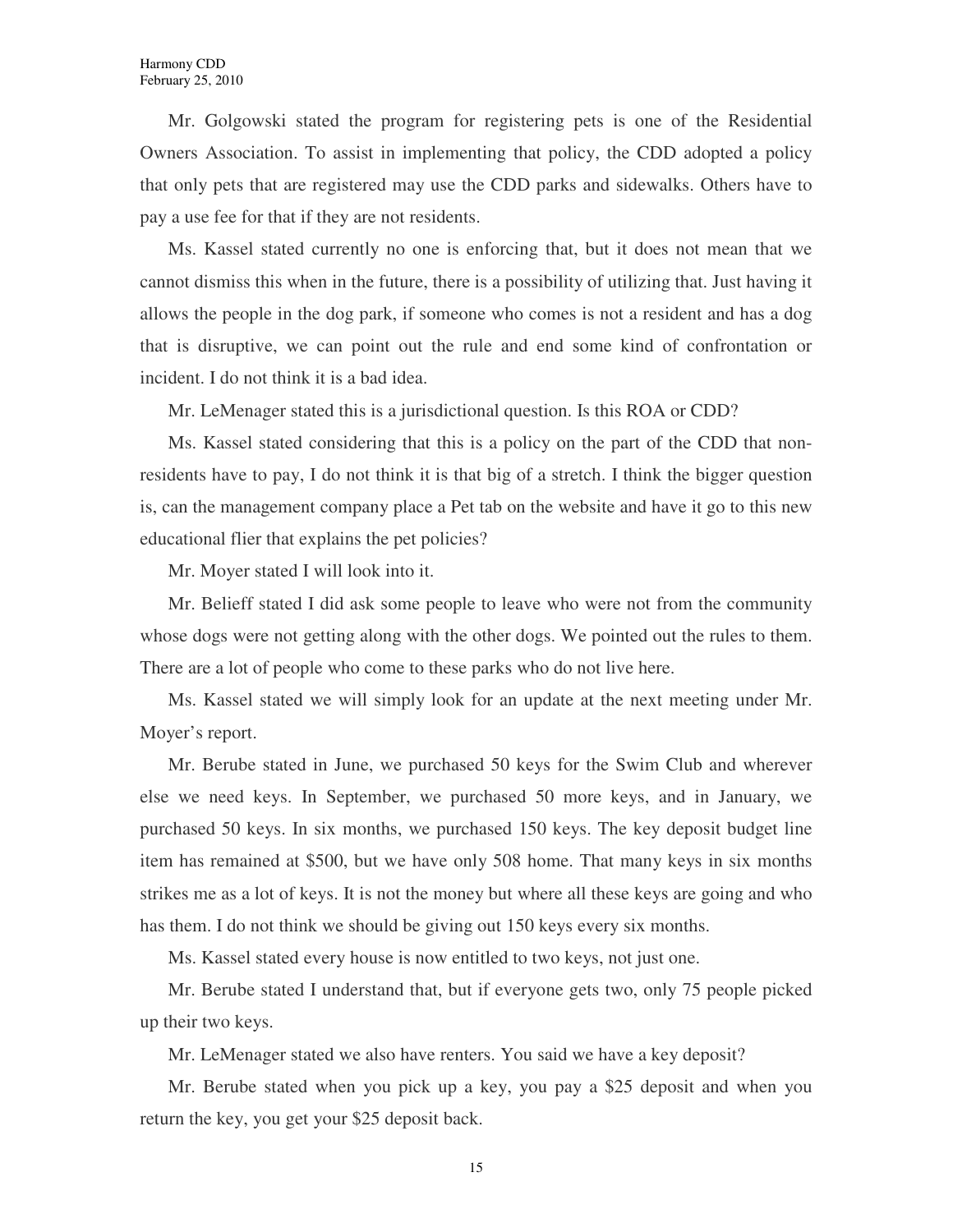Ms. Kassel asked has anyone ever given their keys back?

Mr. Haskett stated no.

Mr. Berube stated that is because no deposit is taken. There is no financial incentive to get a key or return it. I have walked into the Welcome Center and requested two keys, and I have not paid a deposit. The concern is that we have had security issues at the pool and we have tightened up the locks and other measures. Yet we continue to pass out keys.

Mr. Haskett stated an alternative to that is to go to a card system. You will never resolve the key issue.

Mr. LeMenager stated I am in complete agreement with Mr. Haskett. The only way to resolve this is to get electronic cards that you can deactivate. Keys never work.

Ms. Kassel stated if you have that kind of a system, you also have to have a way to make sure people renew annually. Otherwise, you do not have a way of keeping track of who moves out.

Mr. LeMenager stated you very simply tell them what day their card expires. When they go to use it after it expires, that will remind them to renew their card. That is how it works in Artisan Park in Celebration where I used to live.

Mr. Berube stated we can also change the locks and reissue new keys every 6 to 12 months, but that passes the load to the people at the Welcome Center. I would like to know what it costs for a card access system.

Ms. Kassel asked who then will take care of that system?

Mr. LeMenager stated I want to point something out that we are a body that is designed to put itself out of business. We will not be around forever but as we have these kinds of discussions, we need to determine who we pass this onto and how do we do that. It is part of a larger discussion. We must have one of the most unique CDDs in the State in terms of the kinds of things we are doing.

Mr. Qualls stated I think you have one of the best Districts in the State just by virtue of the care that is taken and the focus that is given to managing and maintaining infrastructure. There are some unique facilities here.

Mr. LeMenager stated those are the things that we have to start thinking about at some point. This is not a forever body. Who will we turn this over to? Clearly, it will not be the County. We need to think about who will take care of this in the long term. When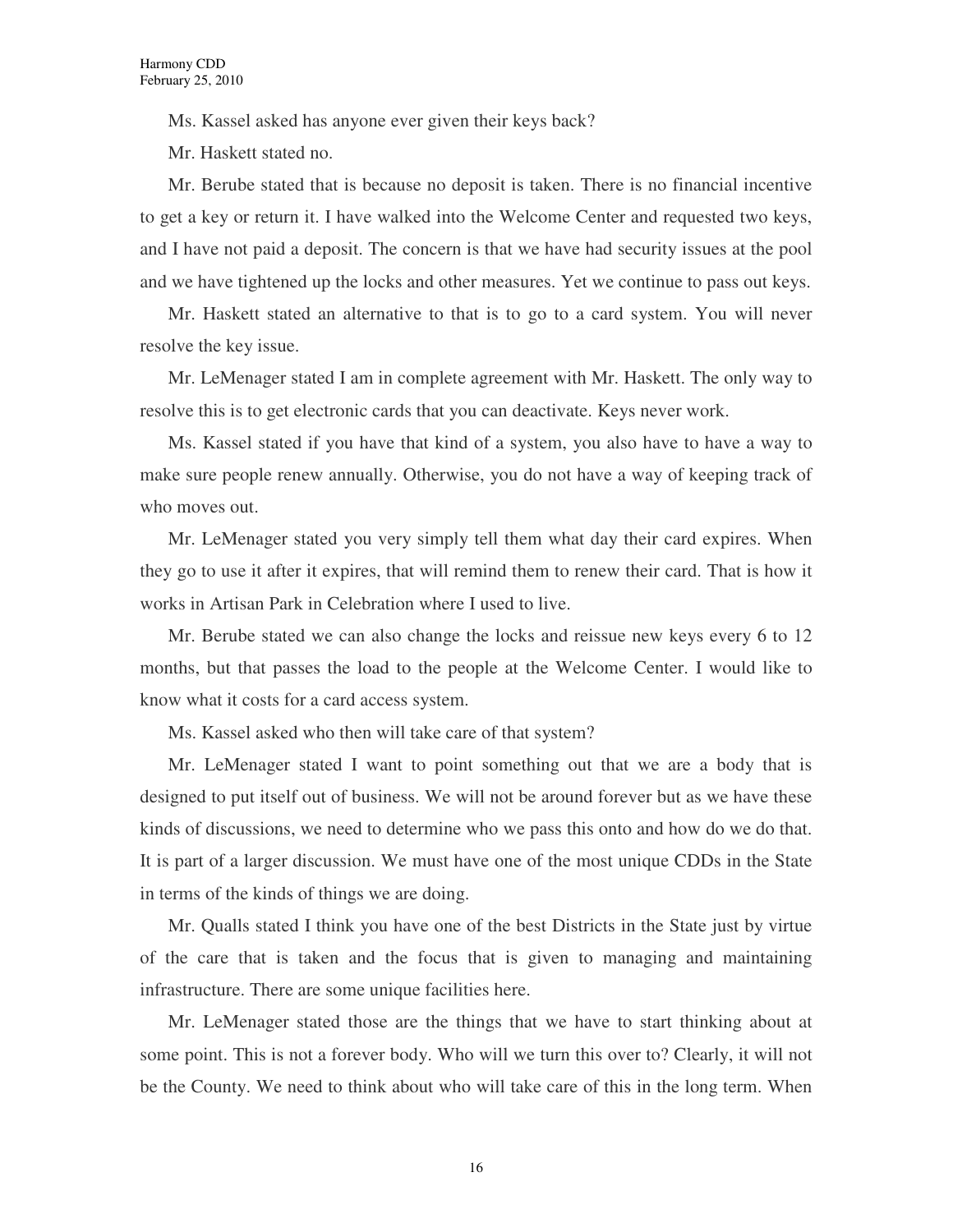you talk about pet registration and controlling keys and things of that nature, I think that should be handled by the HOA.

Mr. Berube stated we tightened up security at the gates so that they cannot get through easily or climb over them. Maybe this has created a rash of people coming in to get keys. However, no one is collecting deposits for keys.

Mr. Haskett stated I was informed that they were collecting them if necessary, if it is a second key or a replacement key. Anything more than two keys requires a deposit. I will research it.

Mr. Berube stated the reason I question the collection of deposit is because that line item in the budget has been \$500 as far back as you can go. That suggests nothing has changed. I would like to know what is going on and if we are not collecting the deposit, we need to look at what needs to be changed. We need to know what is going on, but that is a lot of keys.

Ms. Kassel stated I wonder if that is something best handled by Mr. Belieff to distribute keys, receive deposits, forward the deposits to the management office, and keep track on a pad of paper who you gave keys to and their address. If you do that, then we can have a policy of changing the lock every six months or once a year. What we spend on doing that will be less expensive in three to five years than going with another kind of system.

Mr. Berube stated the keys have Do Not Duplicate stamped on them, and no stores seem to want to duplicate them. I tried it at Home Depot and they would not do it.

A Resident stated I did have one duplicated at Home Depot.

Ms. Kassel stated I still think it will reduce the number of outside people and it is less expensive than a card system.

Mr. Berube stated we can discuss this next month once we know what is going on at the Welcome Center.

Mr. Qualls stated the rates, fees and charges in the rules that you adopted for nonresident recreational use of the recreational facilities is an annual non-resident membership fee of \$1,000 for a family of four and \$250 for each additional person. That goes to my point that you cannot restrict access but you can regulate it.

Ms. Kassel asked are you referring to the pool or the dog park?

Mr. Qualls stated that is for all recreational facilities.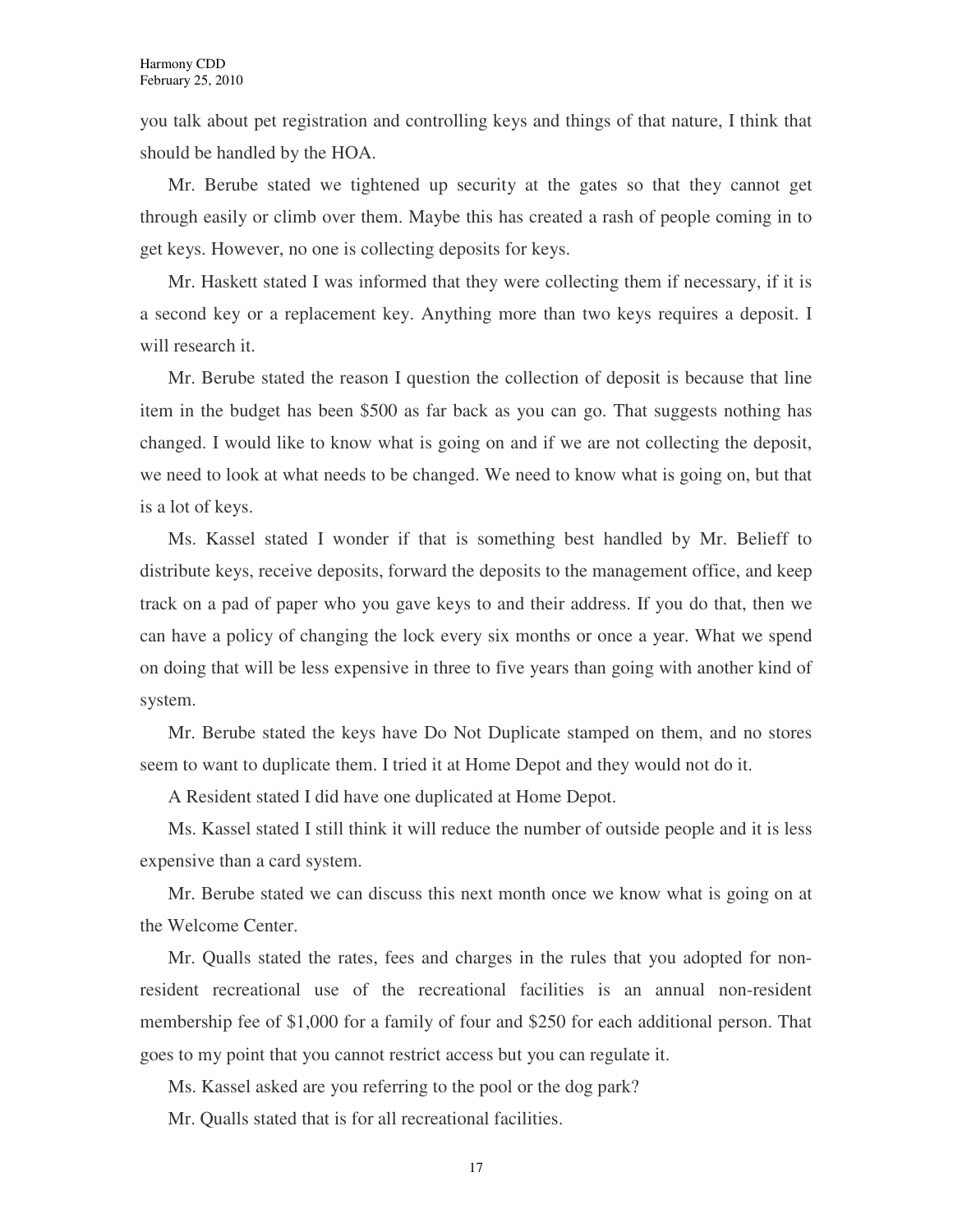Mr. Berube stated perhaps we should key the dog park.

Ms. Kassel stated I do not know how feasible that is.

Mr. Berube stated if you do not register your dog, you do not get a key. That is an incentive. I do have one request. A couple months ago at Ms. Snyder's request to save \$40 a month, we eliminated serving coffee at these meetings. It seems that every month we pay \$45 a month to the Orlando Sentinel to advertise these meetings. Is it really required or it has to be advertised somewhere?

Mr. Moyer stated it has to be advertised in a newspaper of general circulation within the County that is published at least five days per week.

Mr. Qualls stated the only required notice is in the newspaper, as Mr. Moyer indicated. Anything else you do helps to advertise the meeting but they are not required, just the newspaper of general circulation within the County.

Mr. LeMenager stated it does not address when there are no newspapers.

Mr. Qualls stated there is a Bill to allow Districts to advertise on the internet.

Mr. Moyer stated there is another part of the requirement in Chapter 189, Florida Statutes. We are only required to advertise our annual meeting schedule once per year, which is why we adopt a meeting schedule at the beginning of every fiscal year. All of my CDD clients also advertise their individual meetings in an abundance of caution that we notify people of the meetings. If you want to take the position only to notice the minimum, that would be one time per year.

Mr. LeMenager stated we have already published the fiscal year schedule, so we should not need to publish anymore notices.

Mr. Berube stated there are not many people who read the Orlando Sentinel anymore.

Mr. Qualls stated let me research this very briefly and confirm that in a memorandum.

Mr. Moyer asked do I have the consensus of the Board that if we do not need to advertise individual meetings, we discontinue monthly advertising and publish just once per year?

Ms. Kassel stated I would like to get confirmation from Mr. Qualls first.

Mr. Moyer stated we will include this on the agenda for next month.